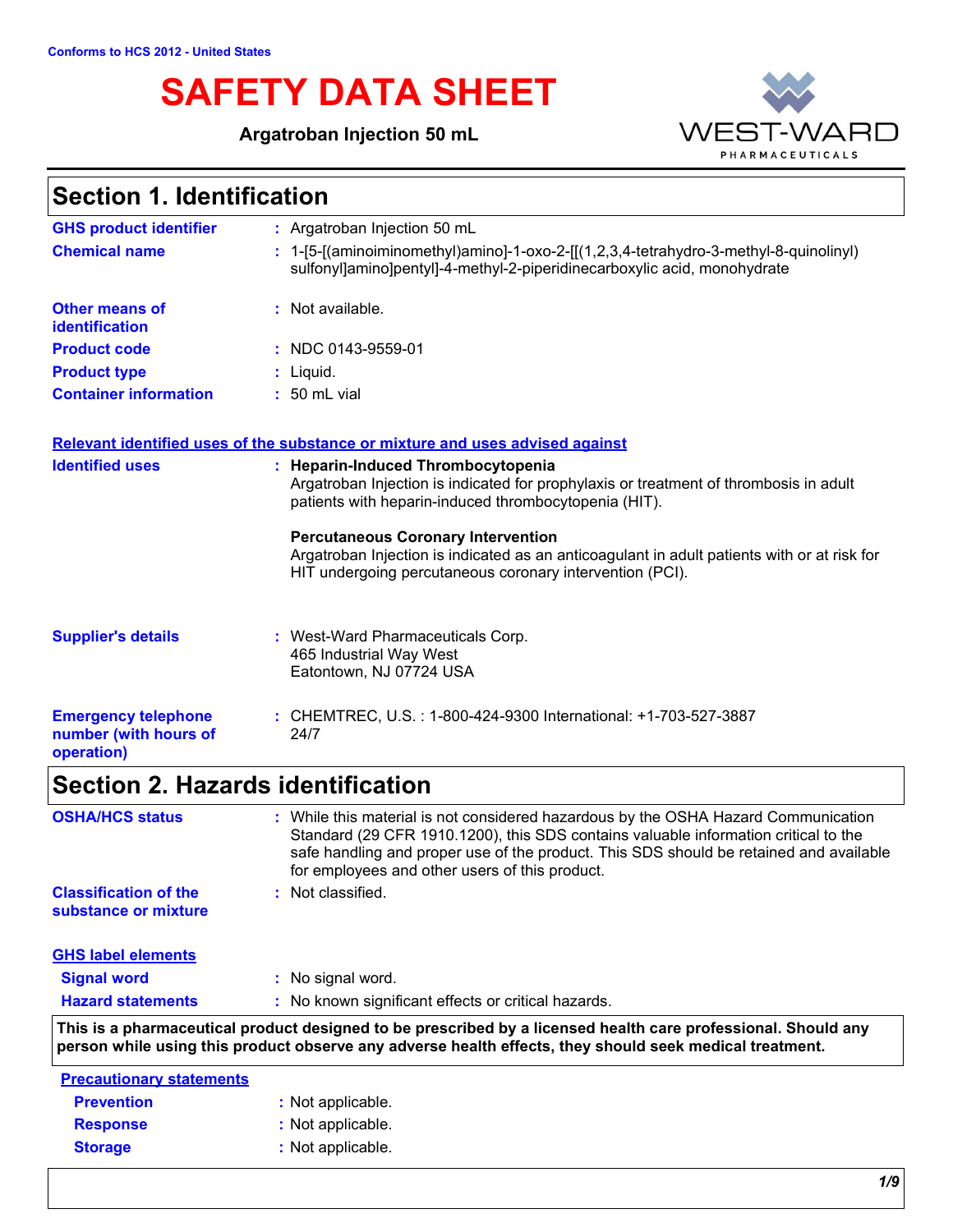

### **Section 2. Hazards identification**

**Hazards not otherwise classified**

#### **Disposal :** Not applicable. **:** None known.

### **Section 3. Composition/information on ingredients**

| <b>Substance/mixture</b>                | Mixture                                                                                                                                                           |
|-----------------------------------------|-------------------------------------------------------------------------------------------------------------------------------------------------------------------|
| <b>Chemical name</b>                    | : 1-[5-[(aminoiminomethyl)amino]-1-oxo-2-[[(1,2,3,4-tetrahydro-3-methyl-8-quinolinyl)<br>sulfonyl]amino]pentyl]-4-methyl-2-piperidinecarboxylic acid, monohydrate |
| <b>Other means of</b><br>identification | $:$ Not available.                                                                                                                                                |
|                                         |                                                                                                                                                                   |

#### **CAS number/other identifiers**

| <b>Product code</b> | : Not available. |
|---------------------|------------------|
|                     |                  |

| <b>Active pharmaceutical ingredient</b> |           | <b>CAS number</b> |
|-----------------------------------------|-----------|-------------------|
| Argatroban                              | 10<br>5 - | 74863-84-6        |

**There are no ingredients present which, within the current knowledge of the supplier and in the concentrations applicable, are classified as hazardous to health or the environment and hence require reporting in this section.**

**Occupational exposure limits, if available, are listed in Section 8.**

**See Package Insert for further information.**

### **Section 4. First aid measures**

#### **Description of necessary first aid measures**

| <b>Eye contact</b>  | Immediately flush eyes with plenty of water, occasionally lifting the upper and lower<br>eyelids. Check for and remove any contact lenses. Get medical attention if irritation<br>occurs.                                                                                                                                                              |
|---------------------|--------------------------------------------------------------------------------------------------------------------------------------------------------------------------------------------------------------------------------------------------------------------------------------------------------------------------------------------------------|
| <b>Inhalation</b>   | : Remove victim to fresh air and keep at rest in a position comfortable for breathing. Get<br>medical attention if symptoms occur.                                                                                                                                                                                                                     |
| <b>Skin contact</b> | : Flush contaminated skin with plenty of water. Get medical attention if symptoms occur.                                                                                                                                                                                                                                                               |
| <b>Ingestion</b>    | : Wash out mouth with water. Remove victim to fresh air and keep at rest in a position<br>comfortable for breathing. If material has been swallowed and the exposed person is<br>conscious, give small quantities of water to drink. Do not induce vomiting unless<br>directed to do so by medical personnel. Get medical attention if symptoms occur. |

| Most important symptoms/effects, acute and delayed |                                                     |  |  |
|----------------------------------------------------|-----------------------------------------------------|--|--|
| <b>Potential acute health effects</b>              |                                                     |  |  |
| Eye contact                                        | : No known significant effects or critical hazards. |  |  |
| <b>Inhalation</b>                                  | : No known significant effects or critical hazards. |  |  |
| <b>Skin contact</b>                                | : No known significant effects or critical hazards. |  |  |
| <b>Ingestion</b>                                   | : No known significant effects or critical hazards. |  |  |
| Over-exposure signs/symptoms                       |                                                     |  |  |
| Eye contact                                        | : No known significant effects or critical hazards. |  |  |
| <b>Inhalation</b>                                  | : No known significant effects or critical hazards. |  |  |
| <b>Skin contact</b>                                | : No known significant effects or critical hazards. |  |  |
| <b>Ingestion</b>                                   | : No known significant effects or critical hazards. |  |  |
|                                                    |                                                     |  |  |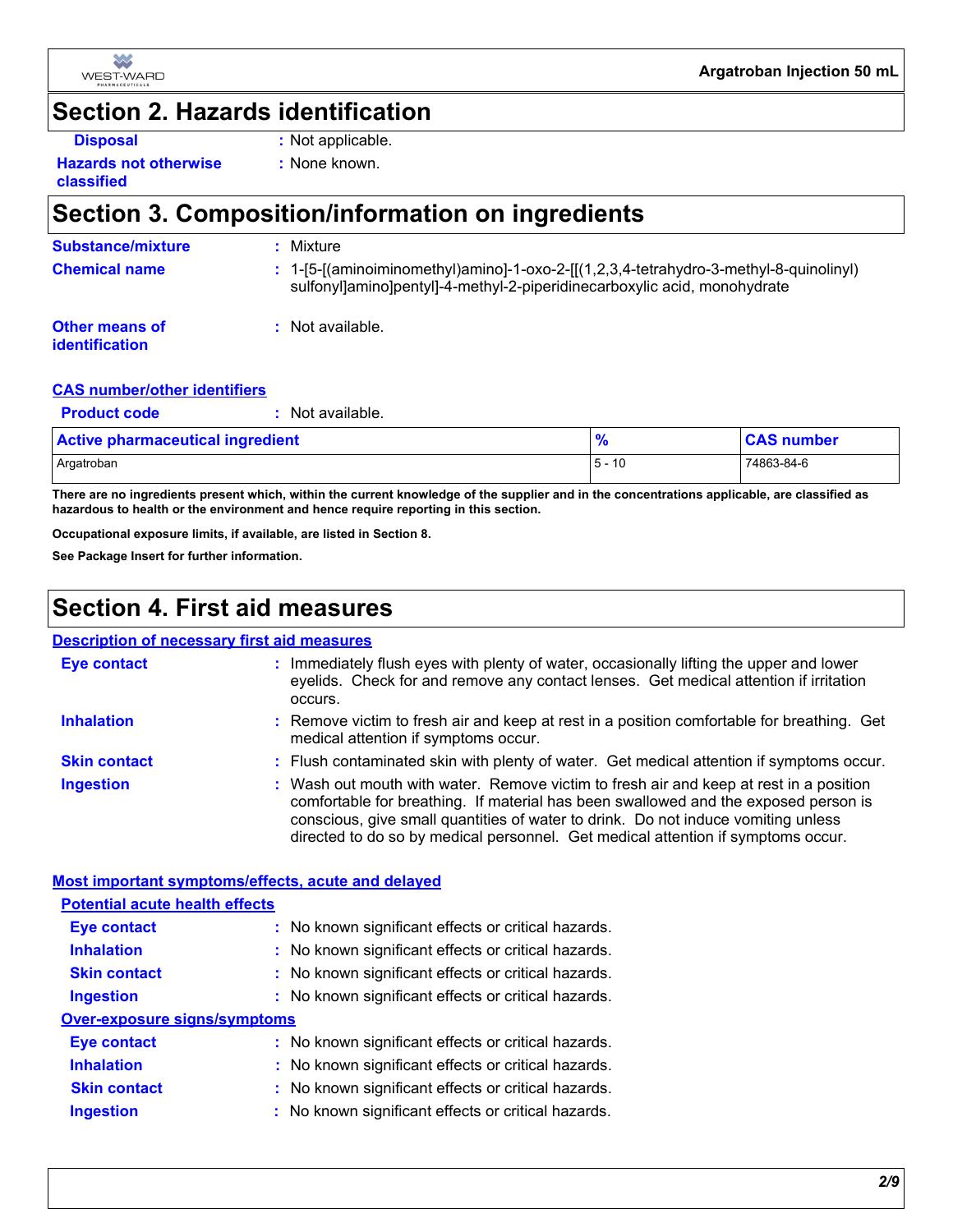### **Section 4. First aid measures**

| Indication of immediate medical attention and special treatment needed, if necessary |                                                                                                                                |  |  |
|--------------------------------------------------------------------------------------|--------------------------------------------------------------------------------------------------------------------------------|--|--|
| Notes to physician                                                                   | : Treat symptomatically. Contact poison treatment specialist immediately if large<br>quantities have been ingested or inhaled. |  |  |
| <b>Specific treatments</b>                                                           | : No specific treatment.                                                                                                       |  |  |
| <b>Protection of first-aiders</b>                                                    | : No action shall be taken involving any personal risk or without suitable training.                                           |  |  |

**See toxicological information (Section 11)**

### **Section 5. Fire-fighting measures**

| <b>Extinguishing media</b>                               |                                                                                                                                                                          |
|----------------------------------------------------------|--------------------------------------------------------------------------------------------------------------------------------------------------------------------------|
| <b>Suitable extinguishing</b><br>media                   | : Use an extinguishing agent suitable for the surrounding fire.                                                                                                          |
| <b>Unsuitable extinguishing</b><br>media                 | $:$ None known.                                                                                                                                                          |
| <b>Specific hazards arising</b><br>from the chemical     | : No specific fire or explosion hazard.                                                                                                                                  |
| <b>Hazardous thermal</b><br>decomposition products       | : No specific data.                                                                                                                                                      |
| <b>Special protective actions</b><br>for fire-fighters   | : No special measures are required.                                                                                                                                      |
| <b>Special protective</b><br>equipment for fire-fighters | : Fire-fighters should wear appropriate protective equipment and self-contained breathing<br>apparatus (SCBA) with a full face-piece operated in positive pressure mode. |

### **Section 6. Accidental release measures**

| <b>Personal precautions, protective equipment and emergency procedures</b> |  |                                                                                                                                                                                                                                                                                                                                                                                                                                                                                                                                                                                          |  |
|----------------------------------------------------------------------------|--|------------------------------------------------------------------------------------------------------------------------------------------------------------------------------------------------------------------------------------------------------------------------------------------------------------------------------------------------------------------------------------------------------------------------------------------------------------------------------------------------------------------------------------------------------------------------------------------|--|
| For non-emergency<br>personnel                                             |  | : No action shall be taken involving any personal risk or without suitable training. Keep<br>unnecessary and unprotected personnel from entering. Do not touch or walk through<br>spilled material. Put on appropriate personal protective equipment.                                                                                                                                                                                                                                                                                                                                    |  |
| For emergency responders :                                                 |  | If specialized clothing is required to deal with the spillage, take note of any information in<br>Section 8 on suitable and unsuitable materials. See also the information in "For non-<br>emergency personnel".                                                                                                                                                                                                                                                                                                                                                                         |  |
| <b>Environmental precautions</b>                                           |  | : Avoid dispersal of spilled material and runoff and contact with soil, waterways, drains<br>and sewers. Inform the relevant authorities if the product has caused environmental<br>pollution (sewers, waterways, soil or air).                                                                                                                                                                                                                                                                                                                                                          |  |
| <b>Methods and materials for containment and cleaning up</b>               |  |                                                                                                                                                                                                                                                                                                                                                                                                                                                                                                                                                                                          |  |
| <b>Small spill</b>                                                         |  | : Stop leak if without risk. Move containers from spill area. Dilute with water and mop up<br>if water-soluble. Alternatively, or if water-insoluble, absorb with an inert dry material and<br>place in an appropriate waste disposal container. Dispose of via a licensed waste<br>disposal contractor.                                                                                                                                                                                                                                                                                 |  |
| <b>Large spill</b>                                                         |  | Stop leak if without risk. Move containers from spill area. Prevent entry into sewers,<br>water courses, basements or confined areas. Wash spillages into an effluent treatment<br>plant or proceed as follows. Contain and collect spillage with non-combustible,<br>absorbent material e.g. sand, earth, vermiculite or diatomaceous earth and place in<br>container for disposal according to local regulations (see Section 13). Dispose of via a<br>licensed waste disposal contractor. Note: see Section 1 for emergency contact<br>information and Section 13 for waste disposal. |  |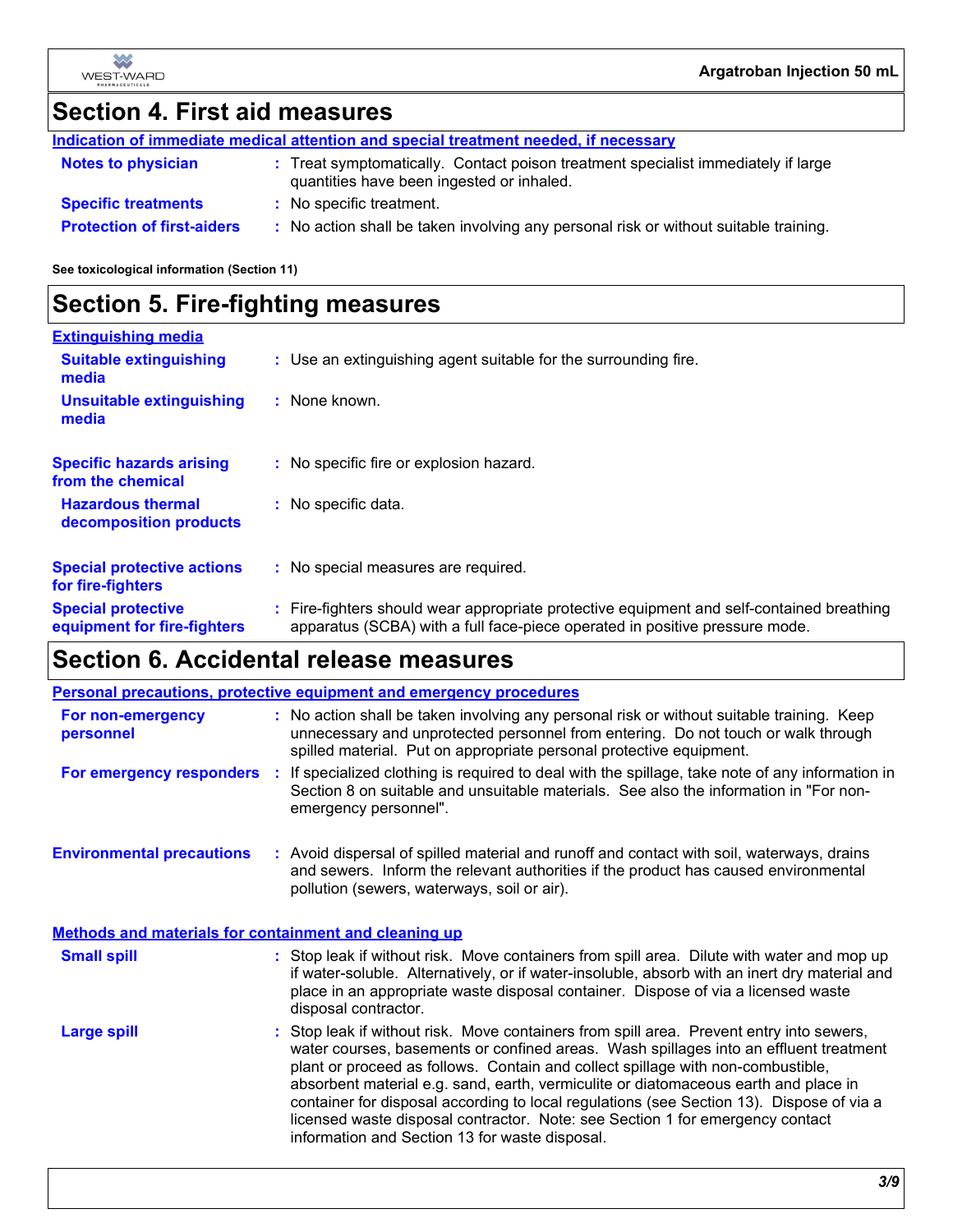

## **Section 7. Handling and storage**

#### **Precautions for safe handling**

| <b>Protective measures</b>                                                       | : Put on appropriate personal protective equipment (see Section 8).                                                                                                                                                                                                                                                                                                                                                                                                                                           |
|----------------------------------------------------------------------------------|---------------------------------------------------------------------------------------------------------------------------------------------------------------------------------------------------------------------------------------------------------------------------------------------------------------------------------------------------------------------------------------------------------------------------------------------------------------------------------------------------------------|
| <b>Advice on general</b><br>occupational hygiene                                 | : Eating, drinking and smoking should be prohibited in areas where this material is<br>handled, stored and processed. Workers should wash hands and face before eating,<br>drinking and smoking. See also Section 8 for additional information on hygiene<br>measures.                                                                                                                                                                                                                                        |
| <b>Conditions for safe storage,</b><br>including any<br><i>incompatibilities</i> | : Store in accordance with local regulations. Store in original container protected from<br>direct sunlight in a dry, cool and well-ventilated area, away from incompatible materials<br>(see Section 10) and food and drink. Keep container tightly closed and sealed until<br>ready for use. Containers that have been opened must be carefully resealed and kept<br>upright to prevent leakage. Do not store in unlabeled containers. Use appropriate<br>containment to avoid environmental contamination. |

### **Section 8. Exposure controls/personal protection**

#### **Control parameters**

| <b>Occupational exposure limits</b> |  |
|-------------------------------------|--|
| None.                               |  |

| <b>Appropriate engineering</b><br>controls | : Good general ventilation should be sufficient to control worker exposure to airborne<br>contaminants.                                                        |  |
|--------------------------------------------|----------------------------------------------------------------------------------------------------------------------------------------------------------------|--|
| <b>Environmental exposure</b><br>controls  | Emissions from ventilation or work process equipment should be checked to ensure<br>they comply with the requirements of environmental protection legislation. |  |

| <b>Individual protection measures</b> |                                                                                                                                                                                                                                                                                                                                                                                                   |
|---------------------------------------|---------------------------------------------------------------------------------------------------------------------------------------------------------------------------------------------------------------------------------------------------------------------------------------------------------------------------------------------------------------------------------------------------|
| <b>Hygiene measures</b>               | : Wash hands, forearms and face thoroughly after handling chemical products, before<br>eating, smoking and using the lavatory and at the end of the working period.<br>Appropriate techniques should be used to remove potentially contaminated clothing.<br>Wash contaminated clothing before reusing. Ensure that eyewash stations and safety<br>showers are close to the workstation location. |
| <b>Eye/face protection</b>            | Safety eyewear complying with an approved standard should be used when a risk<br>assessment indicates this is necessary to avoid exposure to liquid splashes, mists,<br>gases or dusts. If contact is possible, the following protection should be worn, unless<br>the assessment indicates a higher degree of protection: safety glasses with side-shields.                                      |
| <b>Skin protection</b>                |                                                                                                                                                                                                                                                                                                                                                                                                   |
| <b>Hand protection</b>                | : Chemical-resistant, impervious gloves complying with an approved standard should be<br>worn at all times when handling chemical products if a risk assessment indicates this is<br>necessary.                                                                                                                                                                                                   |
| <b>Body protection</b>                | Personal protective equipment for the body should be selected based on the task being<br>performed and the risks involved and should be approved by a specialist before<br>handling this product.                                                                                                                                                                                                 |
| <b>Other skin protection</b>          | : Appropriate footwear and any additional skin protection measures should be selected<br>based on the task being performed and the risks involved and should be approved by a<br>specialist before handling this product.                                                                                                                                                                         |
| <b>Respiratory protection</b>         | Based on the hazard and potential for exposure, select a respirator that meets the<br>appropriate standard or certification. Respirators must be used according to a<br>respiratory protection program to ensure proper fitting, training, and other important<br>aspects of use.                                                                                                                 |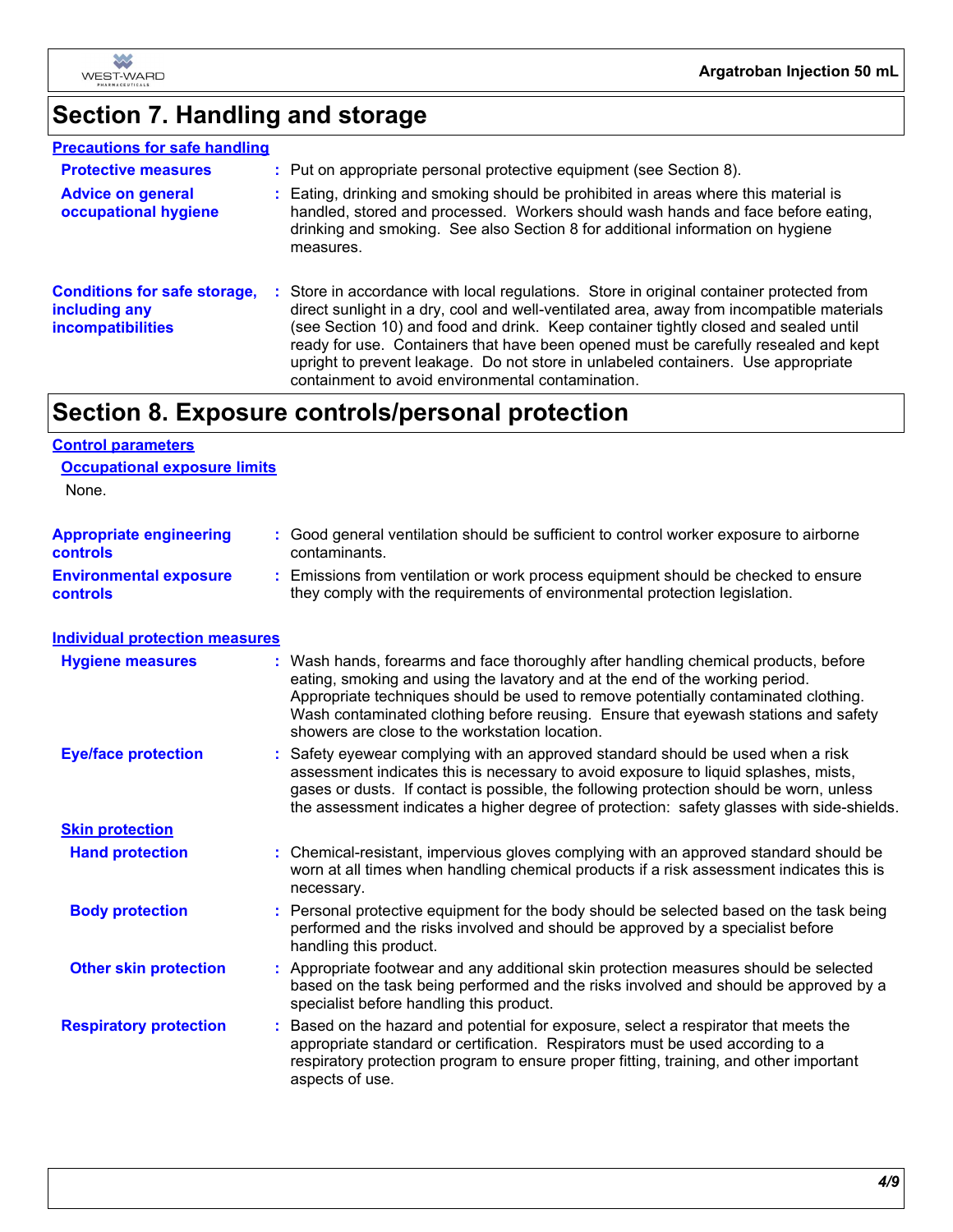

# **Section 9. Physical and chemical properties**

#### **Appearance**

| <b>Physical state</b>                             | t. | Liquid. [Clear.]                          |
|---------------------------------------------------|----|-------------------------------------------|
| <b>Color</b>                                      |    | Clear, colorless to pale yellow, solution |
| Odor                                              | ÷  | Not available.                            |
| <b>Odor threshold</b>                             | t  | Not available.                            |
| рH                                                | ÷  | Not available.                            |
| <b>Melting point</b>                              |    | Not available.                            |
| <b>Boiling point</b>                              | t. | Not available.                            |
| <b>Flash point</b>                                |    | Not available.                            |
| <b>Evaporation rate</b>                           | ÷  | Not available.                            |
| <b>Flammability (solid, gas)</b>                  |    | $:$ Not available.                        |
| Lower and upper explosive<br>(flammable) limits   |    | $:$ Not available.                        |
| <b>Vapor pressure</b>                             |    | : Not available.                          |
| <b>Vapor density</b>                              |    | Not available.                            |
| <b>Relative density</b>                           |    | Not available.                            |
| <b>Solubility</b>                                 | t. | Not available.                            |
| <b>Partition coefficient: n-</b><br>octanol/water |    | $:$ Not available.                        |
| <b>Auto-ignition temperature</b>                  |    | $:$ Not available.                        |
| <b>Decomposition temperature</b>                  |    | : Not available.                          |
| <b>Viscosity</b>                                  | t  | Not available.                            |

# **Section 10. Stability and reactivity**

| <b>Hazardous decomposition</b><br>products          | : Under normal conditions of storage and use, hazardous decomposition products should<br>not be produced. |
|-----------------------------------------------------|-----------------------------------------------------------------------------------------------------------|
| <b>Incompatible materials</b>                       | : Not available.                                                                                          |
| <b>Conditions to avoid</b>                          | : No specific data.                                                                                       |
| <b>Possibility of hazardous</b><br><b>reactions</b> | : Under normal conditions of storage and use, hazardous reactions will not occur.                         |
| <b>Chemical stability</b>                           | : The product is stable.                                                                                  |
| <b>Reactivity</b>                                   | : No specific test data related to reactivity available for this product or its ingredients.              |

### **Section 11. Toxicological information**

#### **Information on toxicological effects**

#### **Acute toxicity**

There is no data available.

### **Irritation/Corrosion**

There is no data available.

#### **Sensitization**

There is no data available.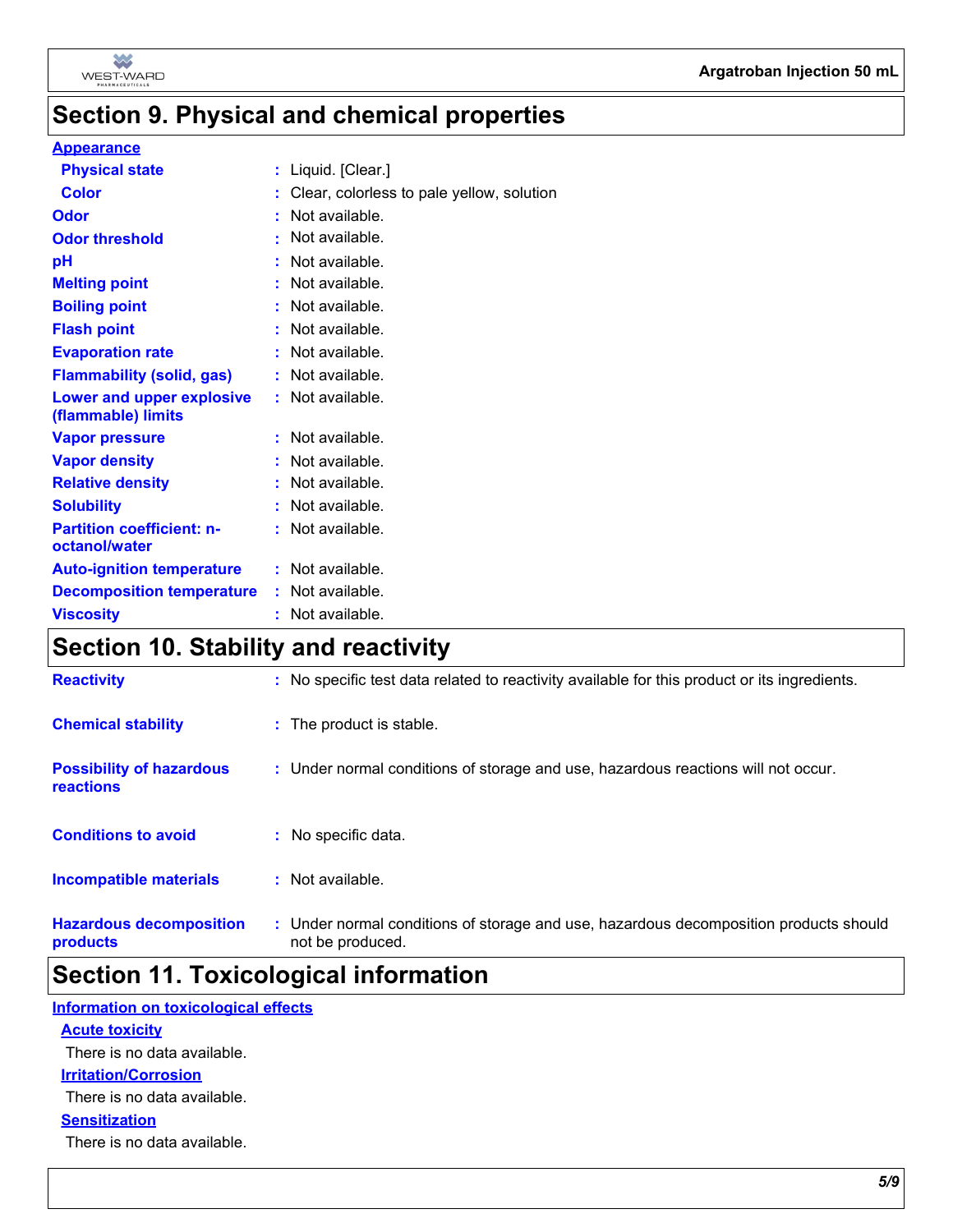

### **Section 11. Toxicological information**

#### **Mutagenicity**

#### There is no data available.

#### **Carcinogenicity**

#### **Classification**

| <b>Product/ingredient name</b> | <b>OSHA IARC</b> | <b>NTP</b> | <b>ACGIH EPA</b> | <b>NIOSH</b> |
|--------------------------------|------------------|------------|------------------|--------------|
| Ethanol                        |                  |            | l A3             |              |
| anvoduotiva taviaitu.          |                  |            |                  |              |

#### **Reproductive toxicity**

There is no data available.

#### **Teratogenicity**

There is no data available.

#### **Specific target organ toxicity (single exposure)**

There is no data available.

#### **Specific target organ toxicity (repeated exposure)**

There is no data available.

#### **Aspiration hazard**

There is no data available.

| Information on the likely | : Dermal contact. Eye contact. Inhalation. Ingestion. |
|---------------------------|-------------------------------------------------------|
| routes of exposure        |                                                       |

#### **Potential acute health effects**

| <b>Eve contact</b>  | : No known significant effects or critical hazards. |
|---------------------|-----------------------------------------------------|
| <b>Inhalation</b>   | : No known significant effects or critical hazards. |
| <b>Skin contact</b> | : No known significant effects or critical hazards. |
| <b>Ingestion</b>    | : No known significant effects or critical hazards. |

#### **Symptoms related to the physical, chemical and toxicological characteristics**

| Eye contact         | : No known significant effects or critical hazards. |
|---------------------|-----------------------------------------------------|
| <b>Inhalation</b>   | : No known significant effects or critical hazards. |
| <b>Skin contact</b> | : No known significant effects or critical hazards. |
| <b>Ingestion</b>    | : No known significant effects or critical hazards. |

|                                              | Delayed and immediate effects and also chronic effects from short and long term exposure |
|----------------------------------------------|------------------------------------------------------------------------------------------|
| <b>Short term exposure</b>                   |                                                                                          |
| <b>Potential immediate</b><br><b>effects</b> | : No known significant effects or critical hazards.                                      |
| <b>Potential delayed effects</b>             | : No known significant effects or critical hazards.                                      |
| Long term exposure                           |                                                                                          |
| <b>Potential immediate</b><br>effects        | : No known significant effects or critical hazards.                                      |
| <b>Potential delayed effects</b>             | : No known significant effects or critical hazards.                                      |
| <b>Potential chronic health effects</b>      |                                                                                          |
| <b>General</b>                               | : No known significant effects or critical hazards.                                      |
| <b>Carcinogenicity</b>                       | : No known significant effects or critical hazards.                                      |
| <b>Mutagenicity</b>                          | : No known significant effects or critical hazards.                                      |
| <b>Teratogenicity</b>                        | : No known significant effects or critical hazards.                                      |

**Developmental effects** : No known significant effects or critical hazards.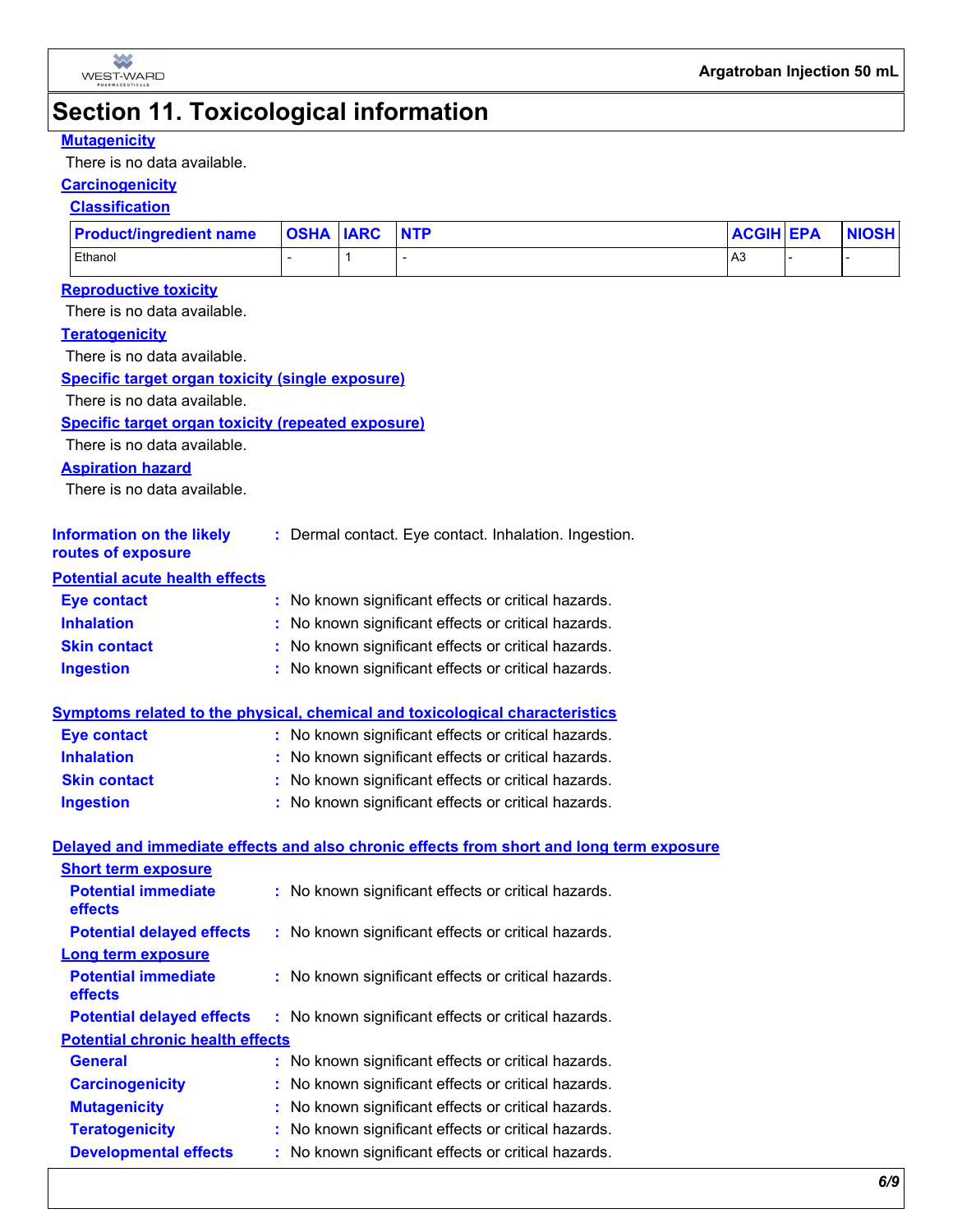

### **Section 11. Toxicological information**

**Fertility effects :** No known significant effects or critical hazards.

#### **Numerical measures of toxicity**

#### **Acute toxicity estimates**

There is no data available.

### **Section 12. Ecological information**

#### **Toxicity**

There is no data available.

#### **Persistence and degradability**

There is no data available.

#### **Bioaccumulative potential**

There is no data available.

#### **Mobility in soil**

**Soil/water partition coefficient (Koc) :** Not available.

**Other adverse effects :** No known significant effects or critical hazards.

### **Section 13. Disposal considerations**

The generation of waste should be avoided or minimized wherever possible. Disposal of this product, solutions and any by-products should comply with the requirements of environmental protection and waste disposal legislation and any regional local authority requirements. Dispose of surplus and non-recyclable products via a licensed waste disposal contractor. Waste should not be disposed of untreated to the sewer unless fully compliant with the requirements of all authorities with jurisdiction. Waste packaging should be recycled. Incineration or landfill should only be considered when recycling is not feasible. This material and its container must be disposed of in a safe way. Empty containers or liners may retain some product residues. Avoid dispersal of spilled material and runoff and contact with soil, waterways, drains and sewers. **Disposal methods :**

### **Section 14. Transport information**

|                                      |                          | <b>IMDG</b>    | <b>IATA</b>                  |  |
|--------------------------------------|--------------------------|----------------|------------------------------|--|
| <b>UN number</b>                     | Not regulated.           | Not regulated. | Not regulated.               |  |
| <b>UN proper</b><br>shipping name    |                          |                |                              |  |
| <b>Transport</b><br>hazard class(es) | $\overline{\phantom{0}}$ |                | $\qquad \qquad \blacksquare$ |  |
| <b>Packing group</b>                 | $\overline{\phantom{a}}$ |                |                              |  |
|                                      |                          |                |                              |  |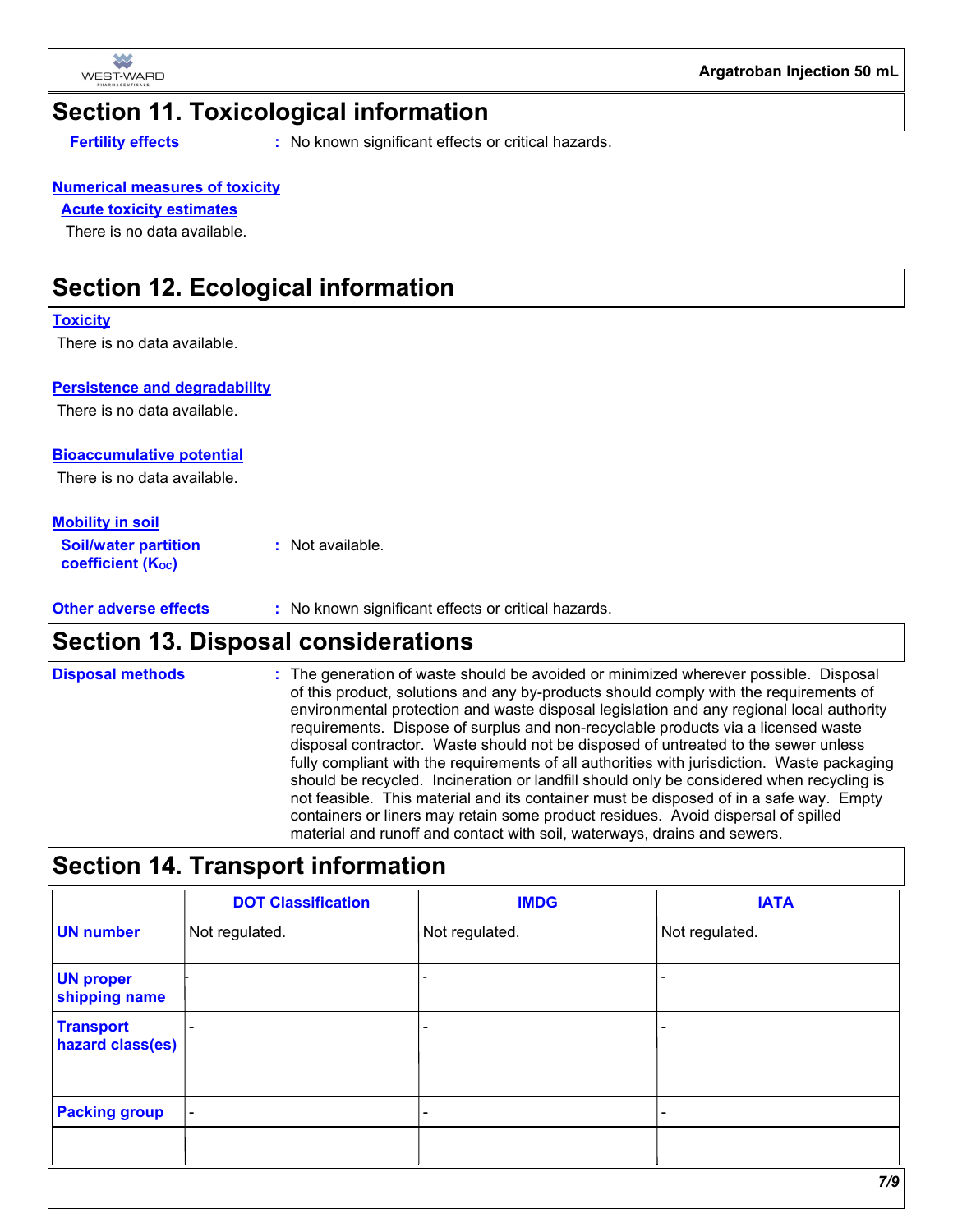

**Argatroban Injection 50 mL**

### **Section 14. Transport information**

| <b>Environmental</b><br>hazards         | <sup>∣</sup> No. | l No. | No. |
|-----------------------------------------|------------------|-------|-----|
| <b>Additional</b><br><b>Information</b> |                  |       |     |

**AERG :** Not applicable.

#### **Special precautions for user Transport within user's premises:** always transport in closed containers that are **:** upright and secure. Ensure that persons transporting the product know what to do in the event of an accident or spillage.

### **Section 15. Regulatory information**

**Drug products are considered exempt from hazard communication labeling under the criteria of the Federal OSHA Hazard Communication Standard 29 CFR 1910.1200.**

| <b>FDA</b>                                                                        | : Argatroban Injection is an approved prescription medication.                                                 |
|-----------------------------------------------------------------------------------|----------------------------------------------------------------------------------------------------------------|
| <b>U.S. Federal regulations</b>                                                   | : TSCA 8(a) CDR Exempt/Partial exemption: Not determined<br>United States inventory (TSCA 8b): Not determined. |
| <b>Clean Air Act Section 112</b><br>(b) Hazardous Air<br><b>Pollutants (HAPs)</b> | : Not listed                                                                                                   |
| <b>Clean Air Act Section 602</b><br><b>Class I Substances</b>                     | : Not listed                                                                                                   |
| <b>Clean Air Act Section 602</b><br><b>Class II Substances</b>                    | : Not listed                                                                                                   |
| <b>DEA List I Chemicals</b><br>(Precursor Chemicals)                              | : Not listed                                                                                                   |
| <b>DEA List II Chemicals</b><br><b>(Essential Chemicals)</b>                      | : Not listed                                                                                                   |
| <b>SARA 302/304</b>                                                               |                                                                                                                |
| <b>Composition/information on ingredients</b>                                     |                                                                                                                |
| No products were found.                                                           |                                                                                                                |
| <b>SARA 304 RQ</b>                                                                | : Not applicable.                                                                                              |
| <b>SARA 311/312</b>                                                               |                                                                                                                |
| <b>Classification</b>                                                             | : Not applicable.                                                                                              |
| <b>SARA 313</b>                                                                   |                                                                                                                |
| There is no data available.                                                       |                                                                                                                |
| <b>State requlations</b>                                                          |                                                                                                                |
| <b>Massachusetts</b>                                                              | : None of the components are listed.                                                                           |
| <b>New York</b>                                                                   |                                                                                                                |
|                                                                                   | : None of the components are listed.                                                                           |
| <b>New Jersey</b>                                                                 | : The following components are listed: Ethanol                                                                 |
| <b>Pennsylvania</b>                                                               | The following components are listed: Ethanol                                                                   |
| <b>California Prop. 65</b>                                                        |                                                                                                                |